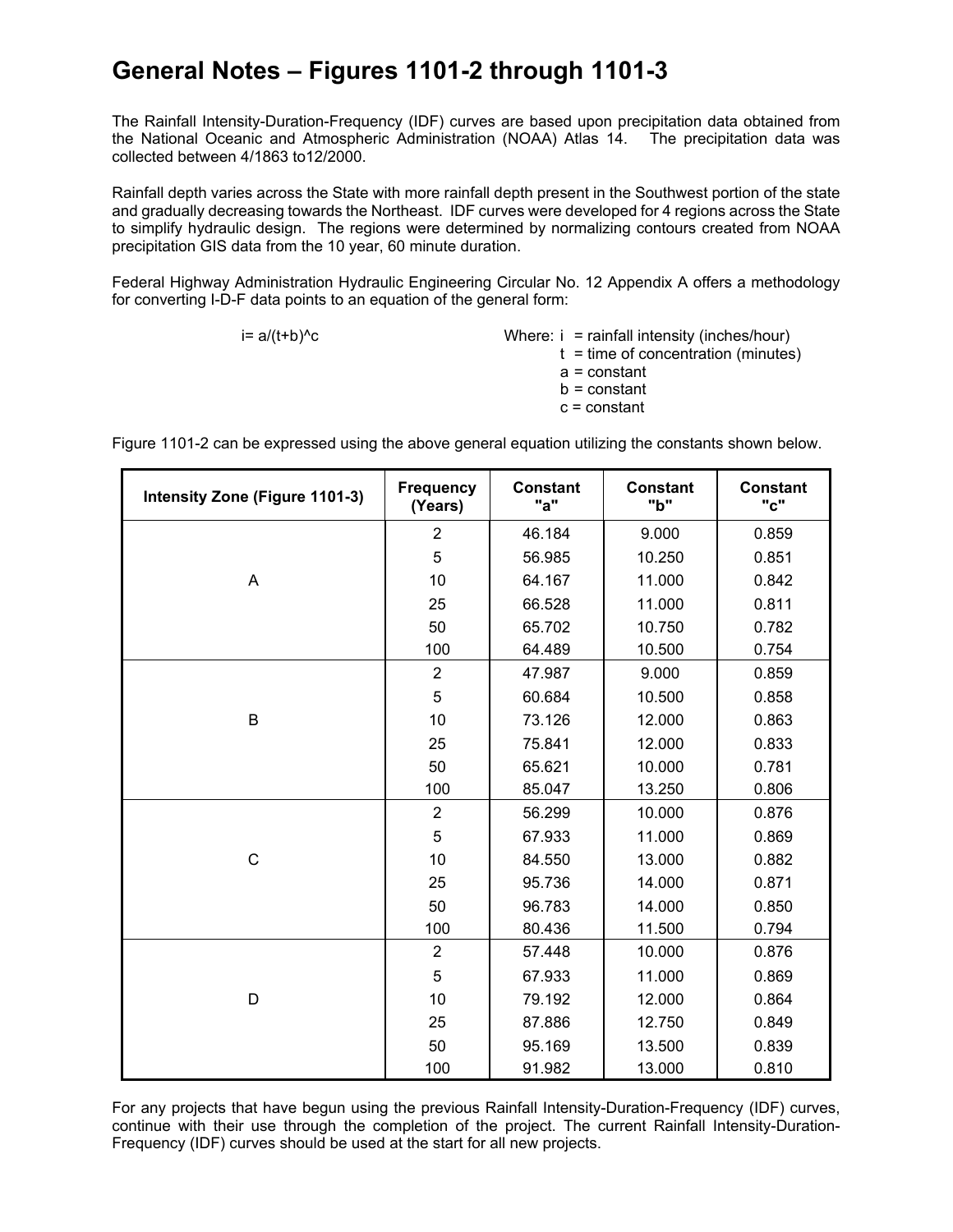



Refer to General Notes ‐ Figures 1101‐2 through 1101‐3